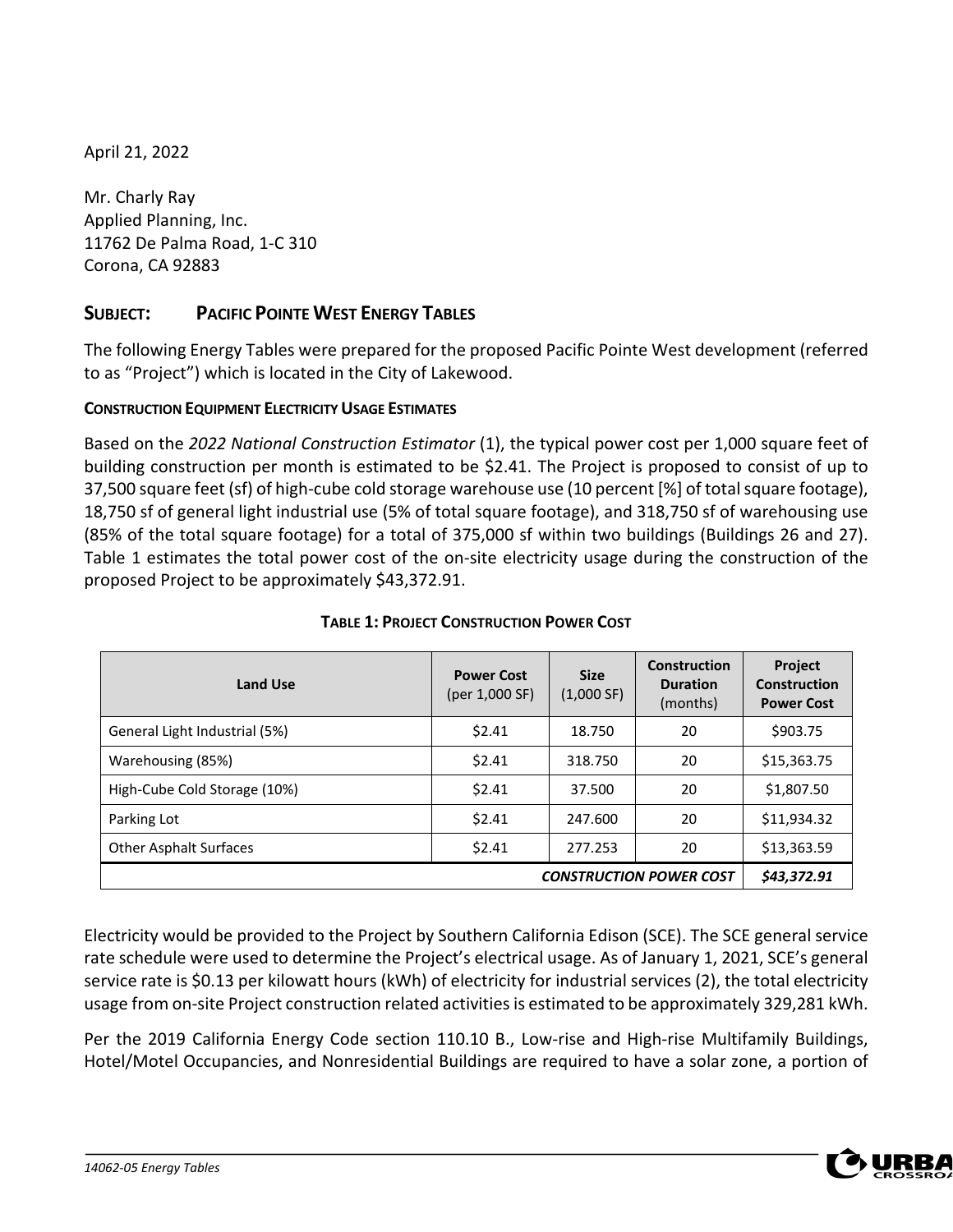roof designated for future installation of solar electric or solar thermal system. The solar zone must be within 250 feet of the building or on covered parking installed within the Project building area and be no less than of 15% of the total roof area excluding skylight area.

| <b>Land Use</b>                       | Cost per kWh | Project<br><b>Construction</b><br><b>Electricity Usage</b><br>(kWh) |
|---------------------------------------|--------------|---------------------------------------------------------------------|
| General Light Industrial (5%)         | \$0.13       | 6,861                                                               |
| Warehousing (85%)                     | \$0.13       | 116,639                                                             |
| High-Cube Cold Storage (10%)          | \$0.13       | 13,722                                                              |
| Parking Lot                           | \$0.13       | 90,604                                                              |
| <b>Other Asphalt Surfaces</b>         | \$0.13       | 101,455                                                             |
| <b>CONSTRUCTION ELECTRICITY USAGE</b> | 329,281      |                                                                     |

### **TABLE 2: PROJECT CONSTRUCTION ELECTRICITY USAGE**

## **CONSTRUCTION EQUIPMENT FUEL ESTIMATES**

Fuel consumption estimates are presented in Table 3. The aggregate fuel consumption rate for all equipment is estimated at 18.5 hp-hr-gal., obtained from California Air Resources Board (CARB) 2018 Emissions Factors Tables and cited fuel consumption rate factors presented in Table D-24 of the Moyer guidelines(3). For the purposes of this analysis, the calculations are based on all construction equipment being diesel-powered which is standard practice consistent with industry standards. Diesel fuel would be supplied by existing commercial fuel providers serving the City and region. As presented in Table 3, Project construction activities would consume an estimated 76,677 gallons of diesel fuel over the course of the Project construction period, approximately 20 months.

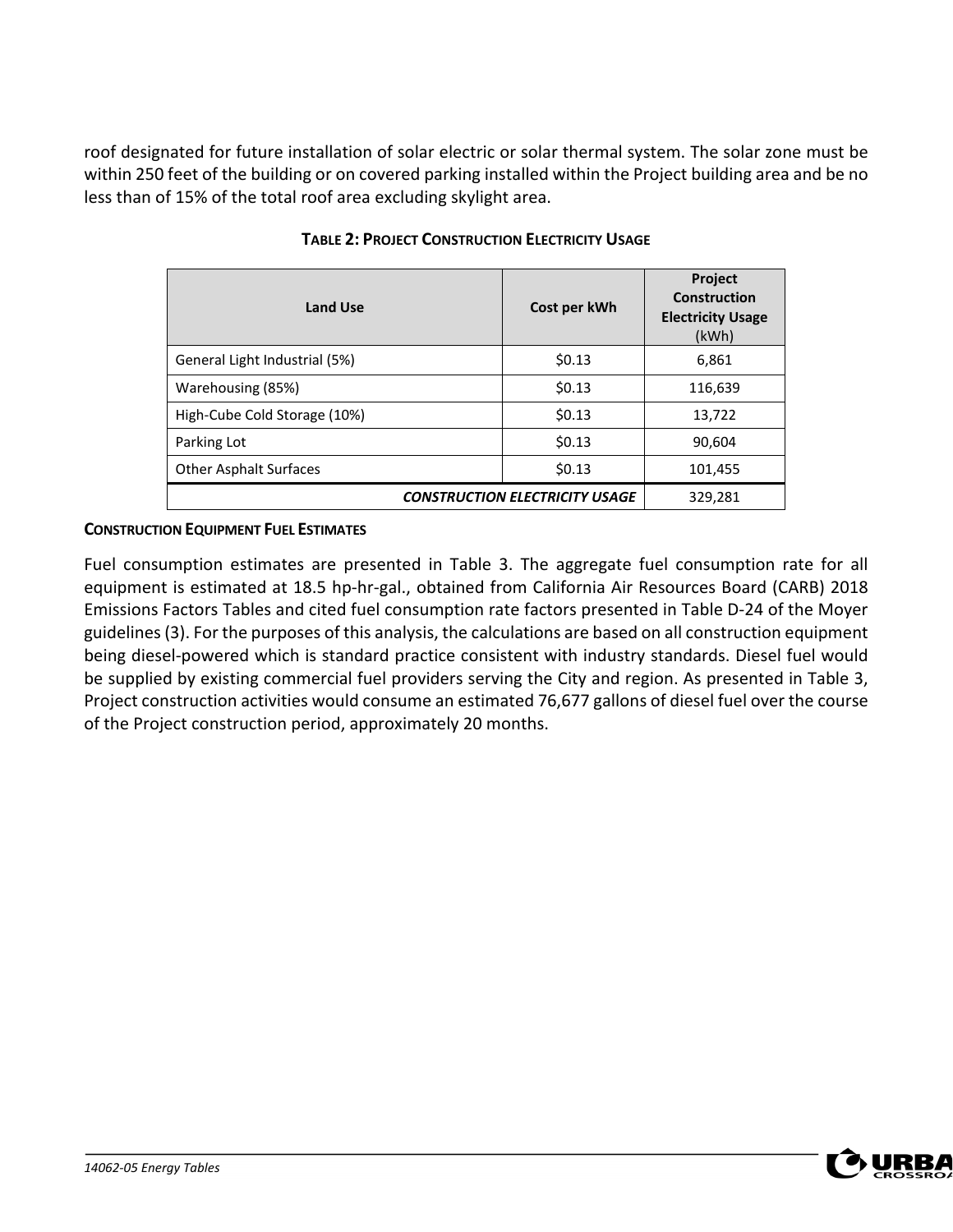| <b>Construction Activity</b>                                                  | <b>Duration</b><br>(Days) | <b>Equipment</b>           | <b>HP Rating</b> | Quantity       | <b>Usage</b><br><b>Hours</b> | Load<br><b>Factor</b> | HP-<br>hrs/day | <b>Total Fuel</b><br>Consumption |
|-------------------------------------------------------------------------------|---------------------------|----------------------------|------------------|----------------|------------------------------|-----------------------|----------------|----------------------------------|
|                                                                               |                           | Concrete/Industrial Saws   | 81               | $\mathbf{1}$   | 8                            | 0.73                  | 473            | 767                              |
| Demolition                                                                    | 30                        | <b>Excavators</b>          | 158              | 3              | 8                            | 0.38                  | 1,441          | 2,337                            |
|                                                                               |                           | <b>Rubber Tired Dozers</b> | 247              | $\overline{2}$ | 8                            | 0.40                  | 1,581          | 2,563                            |
| Site Preparation                                                              | 15                        | <b>Crawler Tractors</b>    | 212              | 4              | 8                            | 0.43                  | 2,917          | 2,365                            |
|                                                                               |                           | <b>Rubber Tired Dozers</b> | 247              | 3              | 8                            | 0.40                  | 2,371          | 1,923                            |
|                                                                               |                           | <b>Crawler Tractors</b>    | 212              | $\overline{2}$ | 8                            | 0.43                  | 1,459          | 2,759                            |
|                                                                               |                           | Excavators                 | 158              | $\overline{2}$ | 8                            | 0.38                  | 961            | 1,817                            |
| Grading                                                                       | 35                        | Graders                    | 187              | $\mathbf{1}$   | 8                            | 0.41                  | 613            | 1,160                            |
|                                                                               |                           | <b>Rubber Tired Dozers</b> | 247              | $\mathbf{1}$   | 8                            | 0.40                  | 790            | 1,495                            |
|                                                                               |                           | <b>Scrapers</b>            | 367              | $\overline{2}$ | 8                            | 0.48                  | 2,819          | 5,332                            |
|                                                                               | 370                       | Cranes                     | 231              | $\mathbf{1}$   | 8                            | 0.29                  | 536            | 10,718                           |
|                                                                               |                           | Forklifts                  | 89               | 3              | 8                            | 0.20                  | 427            | 8,544                            |
| <b>Building Construction</b>                                                  |                           | <b>Generator Sets</b>      | 84               | $\mathbf{1}$   | 8                            | 0.74                  | 497            | 9,946                            |
|                                                                               |                           | Tractors/Loaders/Backhoes  | 97               | 3              | 8                            | 0.37                  | 861            | 17,227                           |
|                                                                               |                           | Welders                    | 46               | $\mathbf{1}$   | 8                            | 0.45                  | 166            | 3,312                            |
|                                                                               |                           | Pavers                     | 130              | $\overline{2}$ | 8                            | 0.42                  | 874            | 1,417                            |
| Paving                                                                        | 30                        | Paving Equipment           | 132              | $\overline{2}$ | 8                            | 0.36                  | 760            | 1,233                            |
|                                                                               |                           | Rollers                    | 80               | $\overline{2}$ | 8                            | 0.38                  | 486            | 789                              |
| <b>Architectural Coating</b><br>60<br>78<br>8<br>0.48<br>Air Compressors<br>1 |                           |                            |                  |                |                              | 300                   | 971            |                                  |
| <b>CONSTRUCTION FUEL DEMAND (GALLONS DIESEL FUEL)</b><br>76,677               |                           |                            |                  |                |                              |                       |                |                                  |

# **TABLE 3: CONSTRUCTION EQUIPMENT FUEL CONSUMPTION ESTIMATES**

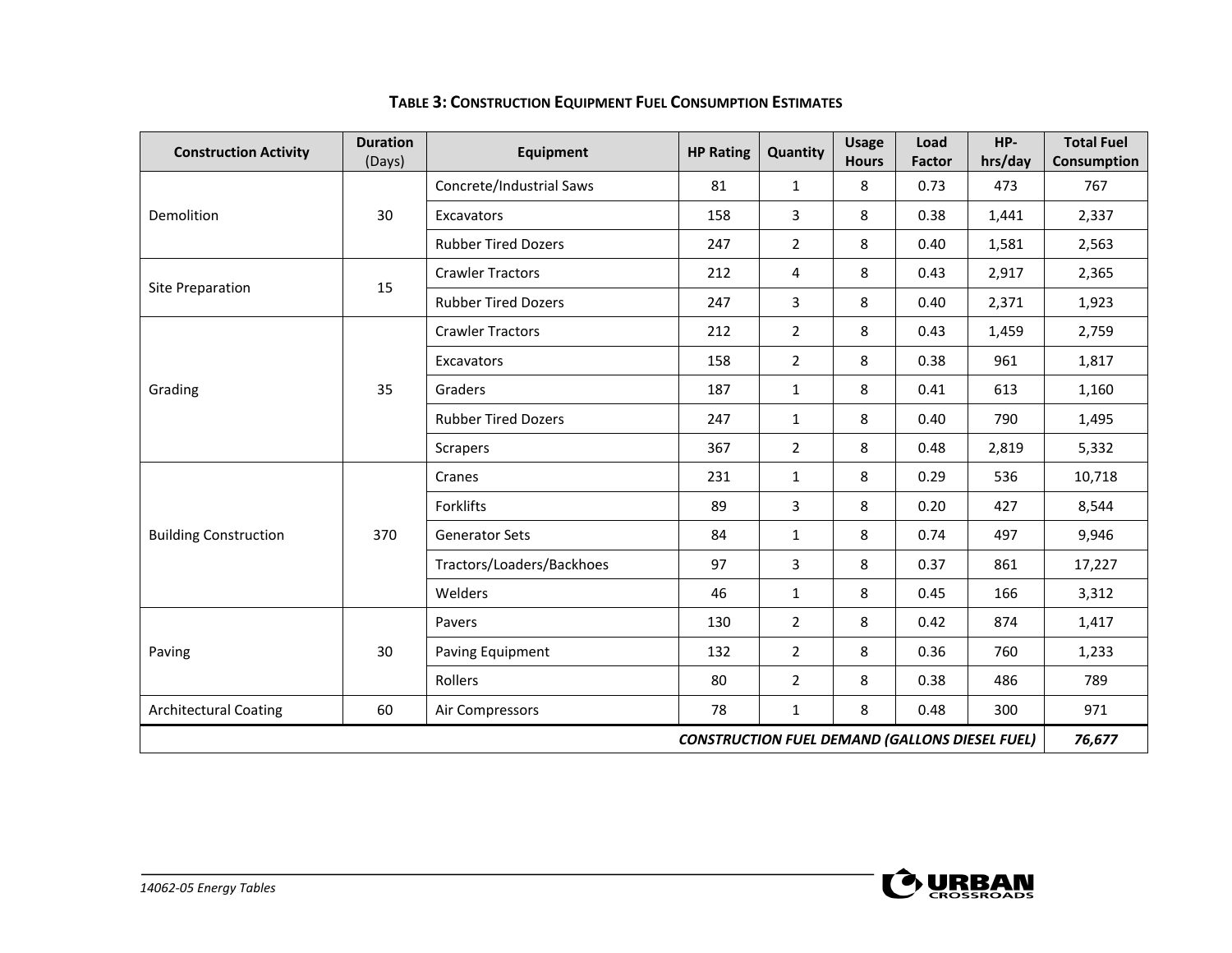#### **CONSTRUCTION WORKER FUEL ESTIMATES**

It is assumed that all construction worker trips are from light duty autos (LDA) along area roadways. Data regarding Project related construction worker trips were based on CalEEMod 2020.4.0 model defaults utilized within the AQIA. Vehicle fuel efficiencies for LDAs were estimated using information generated within the 2017 version of the EMFAC developed by the CARB.

Table 4 provides an estimated annual fuel consumption resulting from the Project generated by LDAs related to construction worker trips. Based on Table 4, it is estimated that 75,473 gallons of fuel will be consumed related to construction worker trips over the course of the Project construction period, approximately 20 months .

| Year | <b>Construction Activity</b> | <b>Duration</b><br>(Days) | Worker<br><b>Trips/Day</b> | <b>Trip</b><br>Length<br>(miles) | <b>VMT</b> | <b>Average Vehicle</b><br><b>Fuel Economy</b><br>(mpg) | <b>Estimated Fuel</b><br>Consumption<br>(gallons) |  |  |
|------|------------------------------|---------------------------|----------------------------|----------------------------------|------------|--------------------------------------------------------|---------------------------------------------------|--|--|
|      |                              |                           |                            | <b>LDA</b>                       |            |                                                        |                                                   |  |  |
|      | Demolition                   | 30                        | 8                          | 14.7                             | 3,528      | 31.02                                                  | 114                                               |  |  |
|      | <b>Site Preparation</b>      | 15                        | 9                          | 14.7                             | 1,985      | 31.02                                                  | 64                                                |  |  |
|      | Grading                      | 35                        | 10                         | 14.7                             | 5,145      | 31.02                                                  | 166                                               |  |  |
|      | <b>Building Construction</b> | 115                       | 189                        | 14.7                             | 319,505    | 31.02                                                  | 10,299                                            |  |  |
|      | LDT1                         |                           |                            |                                  |            |                                                        |                                                   |  |  |
|      | Demolition                   | 30                        | 4                          | 14.7                             | 1,764      | 26.34                                                  | 67                                                |  |  |
| 2022 | Site Preparation             | 15                        | 5                          | 14.7                             | 1,103      | 26.34                                                  | 42                                                |  |  |
|      | Grading                      | 35                        | 5                          | 14.7                             | 2,573      | 26.34                                                  | 98                                                |  |  |
|      | <b>Building Construction</b> | 115                       | 95                         | 14.7                             | 160,598    | 26.34                                                  | 6,098                                             |  |  |
|      | LDT <sub>2</sub>             |                           |                            |                                  |            |                                                        |                                                   |  |  |
|      | Demolition                   | 30                        | $\overline{4}$             | 14.7                             | 1,764      | 24.60                                                  | 72                                                |  |  |
|      | <b>Site Preparation</b>      | 15                        | 5                          | 14.7                             | 1,103      | 24.60                                                  | 45                                                |  |  |
|      | Grading                      | 35                        | 5                          | 14.7                             | 2,573      | 24.60                                                  | 105                                               |  |  |
|      | <b>Building Construction</b> | 115                       | 95                         | 14.7                             | 160,598    | 24.60                                                  | 6,529                                             |  |  |
|      |                              |                           |                            | LDA                              |            |                                                        |                                                   |  |  |
| 2023 | <b>Building Construction</b> | 255                       | 189                        | 14.7                             | 708,467    | 32.02                                                  | 22,129                                            |  |  |
|      | Paving                       | 30                        | 8                          | 14.7                             | 3,528      | 32.02                                                  | 110                                               |  |  |
|      | <b>Architectural Coating</b> | 60                        | 38                         | 14.7                             | 33,516     | 32.02                                                  | 1,047                                             |  |  |

## **TABLE 4: CONSTRUCTION WORKER FUEL CONSUMPTION ESTIMATES (1 OF 2)**

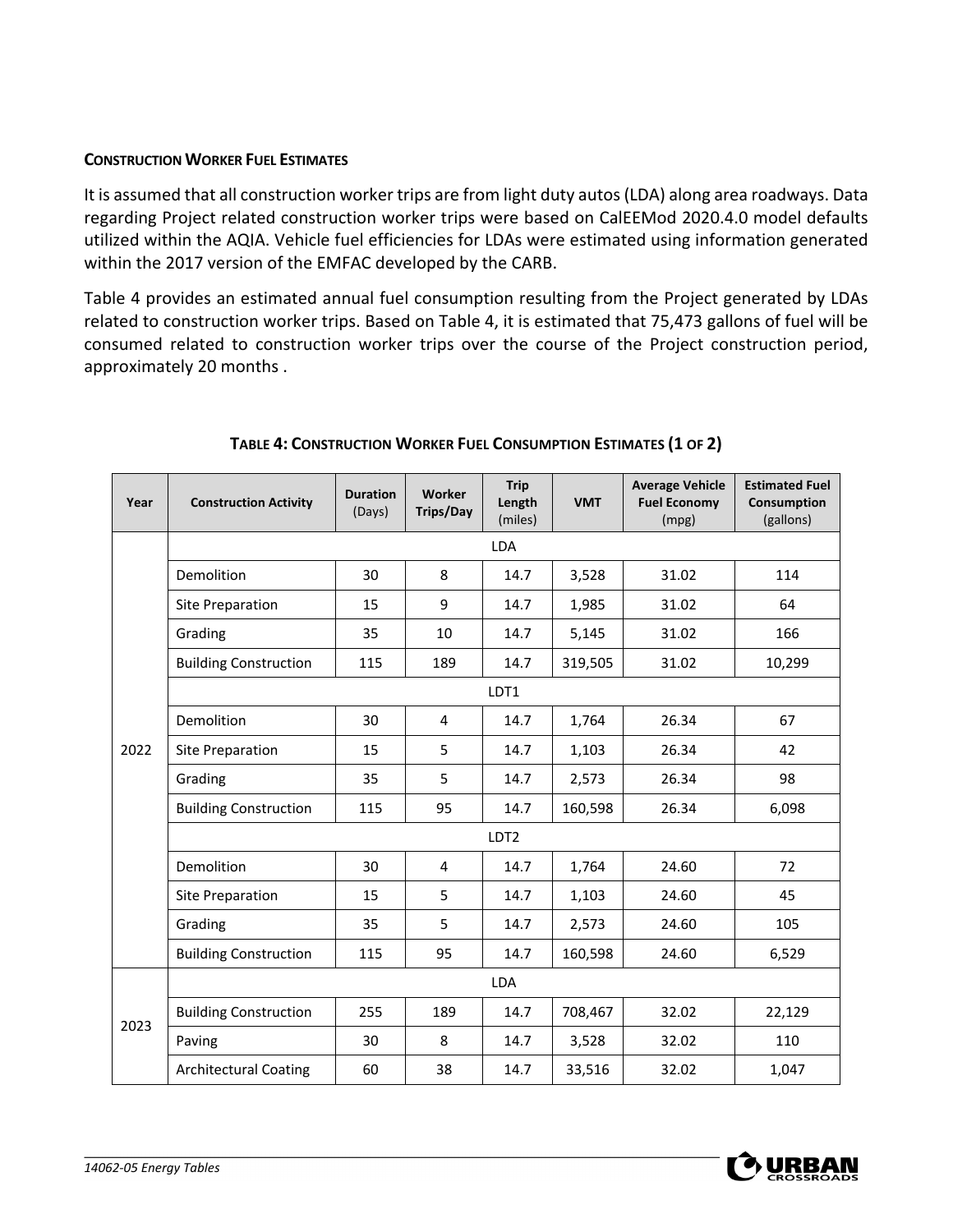| Year                                       | <b>Construction Activity</b> | <b>Duration</b><br>(Days) | Worker<br>Trips/Day | <b>Trip</b><br>Length<br>(miles) | <b>VMT</b> | <b>Average Vehicle</b><br><b>Fuel Economy</b><br>(mpg) | <b>Estimated Fuel</b><br>Consumption<br>(gallons) |  |  |
|--------------------------------------------|------------------------------|---------------------------|---------------------|----------------------------------|------------|--------------------------------------------------------|---------------------------------------------------|--|--|
|                                            |                              |                           |                     | LDT1                             |            |                                                        |                                                   |  |  |
|                                            | <b>Building Construction</b> | 255                       | 95                  | 14.7                             | 356,108    | 27.10                                                  | 13,139                                            |  |  |
|                                            | Paving                       | 30                        | 4                   | 14.7                             | 1,764      | 27.10                                                  | 65                                                |  |  |
|                                            | <b>Architectural Coating</b> | 60                        | 19                  | 14.7                             | 16,758     | 27.10                                                  | 618                                               |  |  |
| 2023                                       | LDT <sub>2</sub>             |                           |                     |                                  |            |                                                        |                                                   |  |  |
|                                            | <b>Building Construction</b> | 255                       | 95                  | 14.7                             | 356,108    | 25.54                                                  | 13,943                                            |  |  |
|                                            | Paving                       | 30                        | 4                   | 14.7                             | 1,764      | 25.54                                                  | 69                                                |  |  |
|                                            | <b>Architectural Coating</b> | 60                        | 19                  | 14.7                             | 16,758     | 25.54                                                  | 656                                               |  |  |
| TOTAL CONSTRUCTION WORKER FUEL CONSUMPTION |                              |                           |                     |                                  |            |                                                        | 75,473                                            |  |  |

**TABLE 4: CONSTRUCTION WORKER FUEL CONSUMPTION ESTIMATES (2 OF 2)**

#### **CONSTRUCTION VENDOR FUEL ESTIMATES**

It is assumed that 50% of all vendor trips are from Medium-Heavy-Duty-Trucks (MHDT) and 50% are from Heavy-Heavy-Duty Trucks (HHDT). These assumptions are consistent with the CalEEMod 2020.4.0 defaults utilized within the within the AQIA. Vehicle fuel efficiencies for MHDTs and HHDTs were estimated using information generated within EMFAC2017.

Table 5 shows the estimated fuel economy of MHDTs and HHDTs accessing the Project site. Based on Table 5, fuel consumption from construction trips will total approximately 73,111 gallons over the course of the Project construction period, approximately 20 months .

| Year | <b>Construction Activity</b> | <b>Duration</b><br>(Days) | <b>Vendor</b><br>Trips/Day | <b>Trip</b><br>Length<br>(miles) | <b>VMT</b> | <b>Average Vehicle</b><br><b>Fuel Economy</b><br>(mpg) | <b>Estimated Fuel</b><br>Consumption<br>(gallons) |
|------|------------------------------|---------------------------|----------------------------|----------------------------------|------------|--------------------------------------------------------|---------------------------------------------------|
|      |                              |                           |                            | <b>MHDT</b>                      |            |                                                        |                                                   |
| 2022 | Demolition                   | 30                        | 5                          | 6.9                              | 1,035      | 8.90                                                   | 116                                               |
|      | Site Preparation             | 15                        | 3                          | 6.9                              | 311        | 8.90                                                   | 35                                                |
|      | Grading                      | 35                        | 6                          | 6.9                              | 1,449      | 8.90                                                   | 163                                               |
|      | <b>Building Construction</b> | 115                       | 61                         | 6.9                              | 48,404     | 8.90                                                   | 5,436                                             |

#### **TABLE 5: CONSTRUCTION VENDOR FUEL CONSUMPTION ESTIMATES (1 OF 2)**

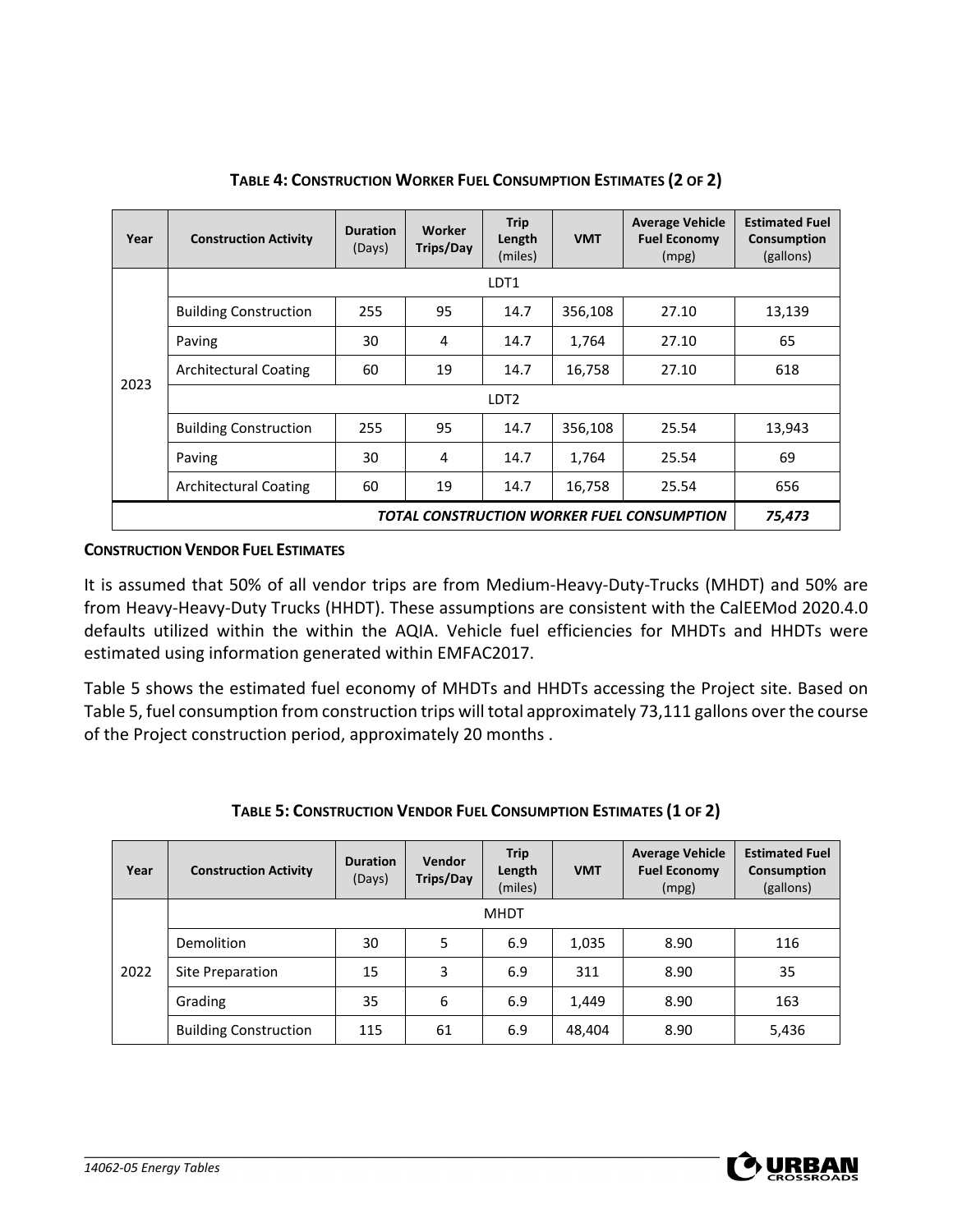| Year                                               | <b>Construction Activity</b> | <b>Duration</b><br>(Days) | Vendor<br><b>Trips/Day</b> | <b>Trip</b><br>Length<br>(miles) | <b>VMT</b>  | <b>Average Vehicle</b><br><b>Fuel Economy</b><br>(mpg) | <b>Estimated Fuel</b><br>Consumption<br>(gallons) |  |  |
|----------------------------------------------------|------------------------------|---------------------------|----------------------------|----------------------------------|-------------|--------------------------------------------------------|---------------------------------------------------|--|--|
|                                                    | HHDT (Vendor)                |                           |                            |                                  |             |                                                        |                                                   |  |  |
|                                                    | Demolition                   | 30                        | 5                          | 6.9                              | 1,035       | 6.37                                                   | 162                                               |  |  |
|                                                    | Site Preparation             | 15                        | 3                          | 6.9                              | 311         | 6.37                                                   | 49                                                |  |  |
|                                                    | Grading                      | 35                        | 6                          | 6.9                              | 1,449       | 6.37                                                   | 227                                               |  |  |
|                                                    | <b>Building Construction</b> | 115                       | 61                         | 6.9                              | 48,404      | 6.37                                                   | 7,594                                             |  |  |
| 2022                                               | HHDT (Hauling)               |                           |                            |                                  |             |                                                        |                                                   |  |  |
|                                                    | Demolition                   | 30                        | 338                        | 20                               | 202,800     | 6.37                                                   | 31,818                                            |  |  |
|                                                    | Site Preparation             | 15                        | 0                          | 20                               | 0           | 6.37                                                   | 0                                                 |  |  |
|                                                    | Grading                      | 35                        | $\Omega$                   | 20                               | $\mathbf 0$ | 6.37                                                   | 0                                                 |  |  |
|                                                    | <b>Building Construction</b> | 115                       | 0                          | 20                               | $\Omega$    | 6.37                                                   | 0                                                 |  |  |
|                                                    |                              |                           |                            | <b>MHDT</b>                      |             |                                                        |                                                   |  |  |
| 2023                                               | <b>Building Construction</b> | 255                       | 61                         | 6.9                              | 107,330     | 9.25                                                   | 11,604                                            |  |  |
|                                                    |                              |                           |                            | HHDT (Vendor)                    |             |                                                        |                                                   |  |  |
|                                                    | <b>Building Construction</b> | 255                       | 61                         | 6.9                              | 107,330     | 6.75                                                   | 15,908                                            |  |  |
| TOTAL CONSTRUCTION VENDOR/HAULING FUEL CONSUMPTION |                              |                           |                            |                                  |             |                                                        |                                                   |  |  |

### **TABLE 5: CONSTRUCTION VENDOR FUEL CONSUMPTION ESTIMATES (2 OF 2)**

#### **TRANSPORTATION ENERGY DEMANDS**

Energy that would be consumed by Project-generated traffic is a function of total VMT and estimated vehicle fuel economies of vehicles accessing the Project site. Table 6 presents the estimated annual fuel consumption from project-generated traffic.

#### **FACILITY ENERGY DEMANDS**

Project building operations and Project site maintenance activities would result in the consumption of natural gas and electricity. Natural gas would be supplied to the Project by Southern California Gas (SoCalGas) and electricity would be supplied to the Project by SCE. Annual natural gas and electricity demands of the Project are summarized in Table 7.

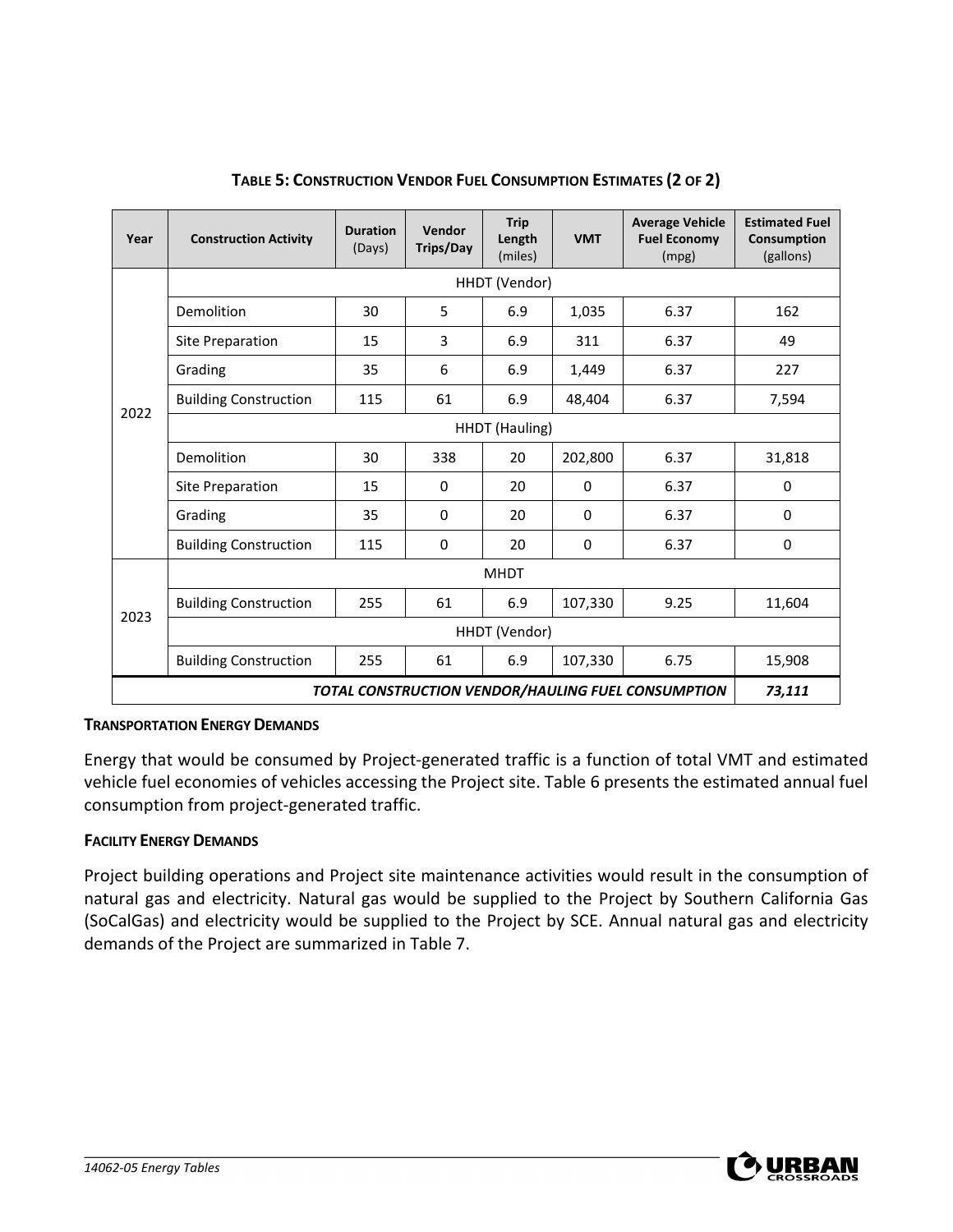| <b>Vehicle Type</b>         | <b>Annual VMT</b> | <b>Average Vehicle Fuel</b><br><b>Economy</b> (mpg) | <b>Estimated Annual Fuel</b><br><b>Consumption</b> (gallons) |
|-----------------------------|-------------------|-----------------------------------------------------|--------------------------------------------------------------|
| <b>LDA</b>                  | 914,380           | 32.02                                               | 28,560                                                       |
| LDT1                        | 105,518           | 27.10                                               | 3,893                                                        |
| LDT <sub>2</sub>            | 314,646           | 25.54                                               | 12,320                                                       |
| <b>MDV</b>                  | 213,578           | 20.81                                               | 10,265                                                       |
| <b>MCY</b>                  | 40,999            | 35.68                                               | 1,149                                                        |
| LHDT1                       | 364,980           | 13.65                                               | 26,736                                                       |
| LHDT <sub>2</sub>           | 96,246            | 35.68                                               | 2,697                                                        |
| <b>MHDT</b>                 | 493,703           | 9.25                                                | 53,375                                                       |
| <b>HHDT</b>                 | 1,370,578         | 6.75                                                | 203,137                                                      |
| <b>TRUS</b>                 |                   | $\overline{\phantom{a}}$                            | 19                                                           |
| <b>TOTAL (ALL VEHICLES)</b> | 3,914,628         |                                                     | 342,151                                                      |

#### **TABLE 6: PROJECT-GENERATED TRAFFIC ANNUAL FUEL CONSUMPTION**

### **TABLE 7: PROJECT ANNUAL OPERATIONAL NATURAL GAS AND ELECTRICITY DEMAND SUMMARY**

| <b>Land Use</b>               | <b>Natural Gas Demand</b><br>(kBTU/year) | <b>Electricity Demand</b><br>(kWh/year) |
|-------------------------------|------------------------------------------|-----------------------------------------|
| General Light Industrial (5%) | 336,750                                  | 203,625                                 |
| Warehousing (85%)             | 274,125                                  | 1,220,810                               |
| High-Cube Cold Storage (10%)  | 241,875                                  | 1,077,190                               |
| Parking Lot                   | 0                                        | 86,660                                  |
| <b>Other Asphalt Surfaces</b> | 0                                        | 0                                       |
| TOTAL PROJECT ENERGY DEMAND   | 852,750                                  | 2,588,285                               |